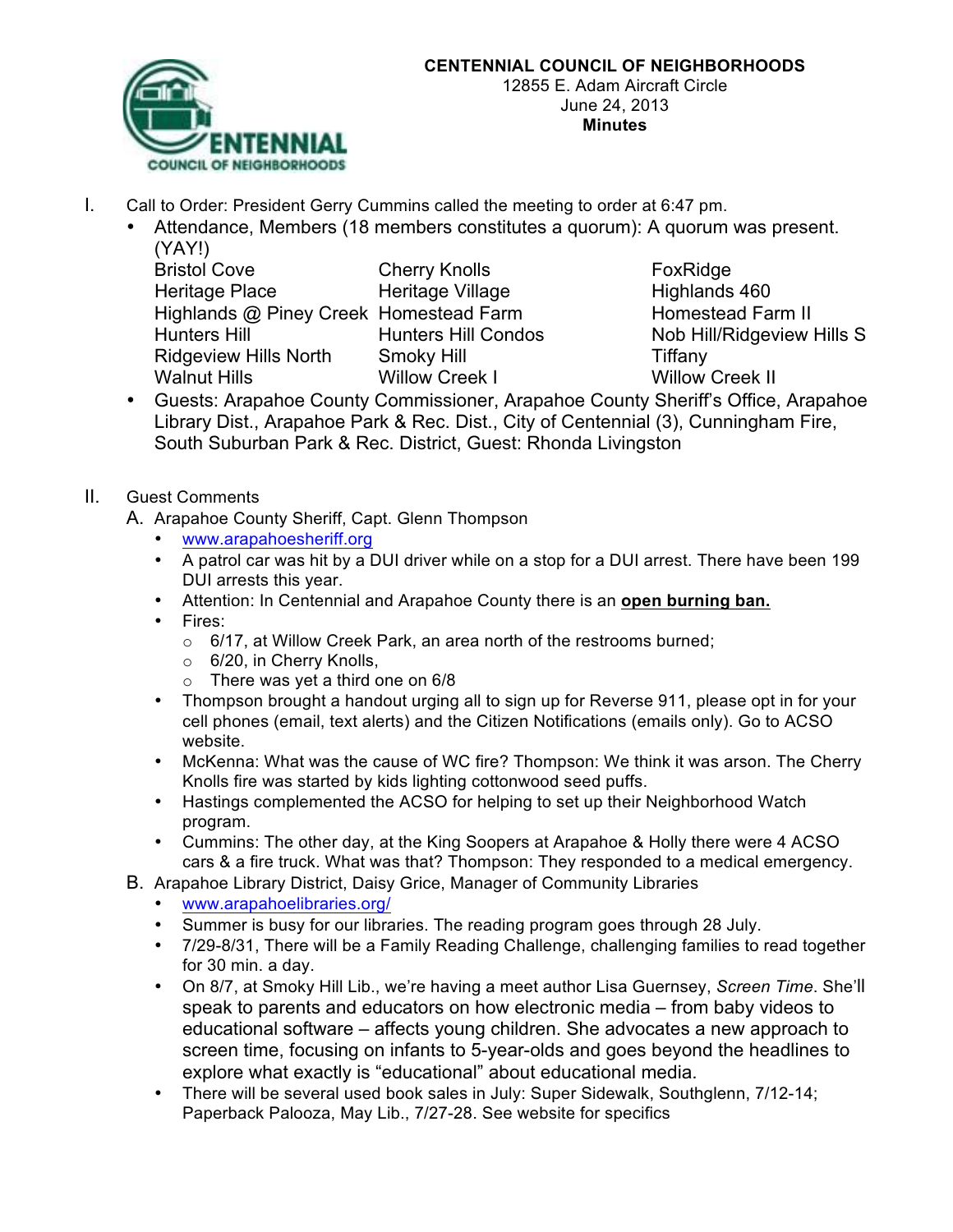- ALD has a mew e-newsletter, "Bright Ideas", for families to work with children on reading readiness.
- Spotlight on the Learning Express database, prepping folks for all sorts of exams: GRE, SAT, PSAT, etc.
- C. Arapahoe Park & Rec District, Delos Searle, Assistant District Manager
	- www.aprd.org
	- APRD will sponsor a Bike to Work station on the southeast corner of Parker & Orchard.
	- 7/26, 4<sup>th</sup> annual golf tourney, Four Person Scramble, at Saddle Rock Golf Course. See the website for specifics.
	- 6/28, Summer Celebration, at Trails Rec. Center. 10am 1pm (free)
	- APRD is sponsoring quite a few summer day camps in June, July & Aug. There are great science themes.
	- Through a funding agreement with Centennial, there are several projects taking place in the district: upgrades to some parks, an old wooden bridge will be replaced at the Piney Creek Trail Head; improvements to Cherokee Trail (on the west side of Parker Rd. at Orchard) & Cherokee Park (Bowtie Park).
- D. Fire Districts: Cunningham Fire, Chief Jerry Rhodes, Cunningham Fire
	- www.cfpd.org, www.littletongov.org/fire, www.southmetro.org
	- Fire academy students will graduate next month for all 3 districts.
	- 7/10-12, all 3 fire chiefs will be in Colorado Springs for the Missouri Valley Conference.
	- **Fireworks are illegal in Centennial**.
	- All three fire districts were part of a Task Force sent to the Black Forest Fire the day it started.
	- Cunningham: Remodeled station #3 was dedicated and reopened on 6/20. Thanks to Mayor and Council members for attending. The EMS Open House drew over 400 people to learn more about emergency medical services.
	- Littleton: will add a firefighter graduating from the Swedish Hospital Paramedic Program; they currently have resources deployed to the East Peak Fire.
	- South Metro:
		- o June 23-29, 2013, has been declared Lightning Safety Awareness Week by Gov. Hickenlooper, underscoring the importance of education in helping people understand lightning's dangers and prevent injuries or property damage from the often underrated risk.
		- $\circ$  The annual Lightning Safety Awareness Week campaign was launched in 2001 by NOAA and the NWS to increase awareness about the dangers of lightning and provide the public with safety information to help protect families and property. More information is available on our Web site at www.southmetro.org
		- $\circ$  CO is still in the top 5 states for lightning strikes
		- o They currently have resources deployed to the Lime Gulch Fire, the East Peak Fire and the West Complex Fire
	- Doerr gave kudos to our districts on handling the Black Forest fire.
	- Bain: Are there areas in our districts at risk for wildland fires? Rhodes: Yes, along drainage areas. HOAs should maintain the areas that they own, especially where it interfaces with open spaces.
	- Powles: How does this season compare to last year? Rhodes: We're about 8 yrs. into a 10-yr. drought cycle, so we're still getting drier and more fires.
- E. South Suburban Park & Rec District, Teresa Cope
	- www.SSPR.org
	- Denver Water has urged SSPRD to conserve even more water, see website for our efforts.
	- Centennial Link Trail Phase 2 project is moving along. It should be completed in July. There will be construction on Holly Tennis courts. Planning is underway for improvements at Abbott Park & a new steel shade shelter, construction starts in early Aug.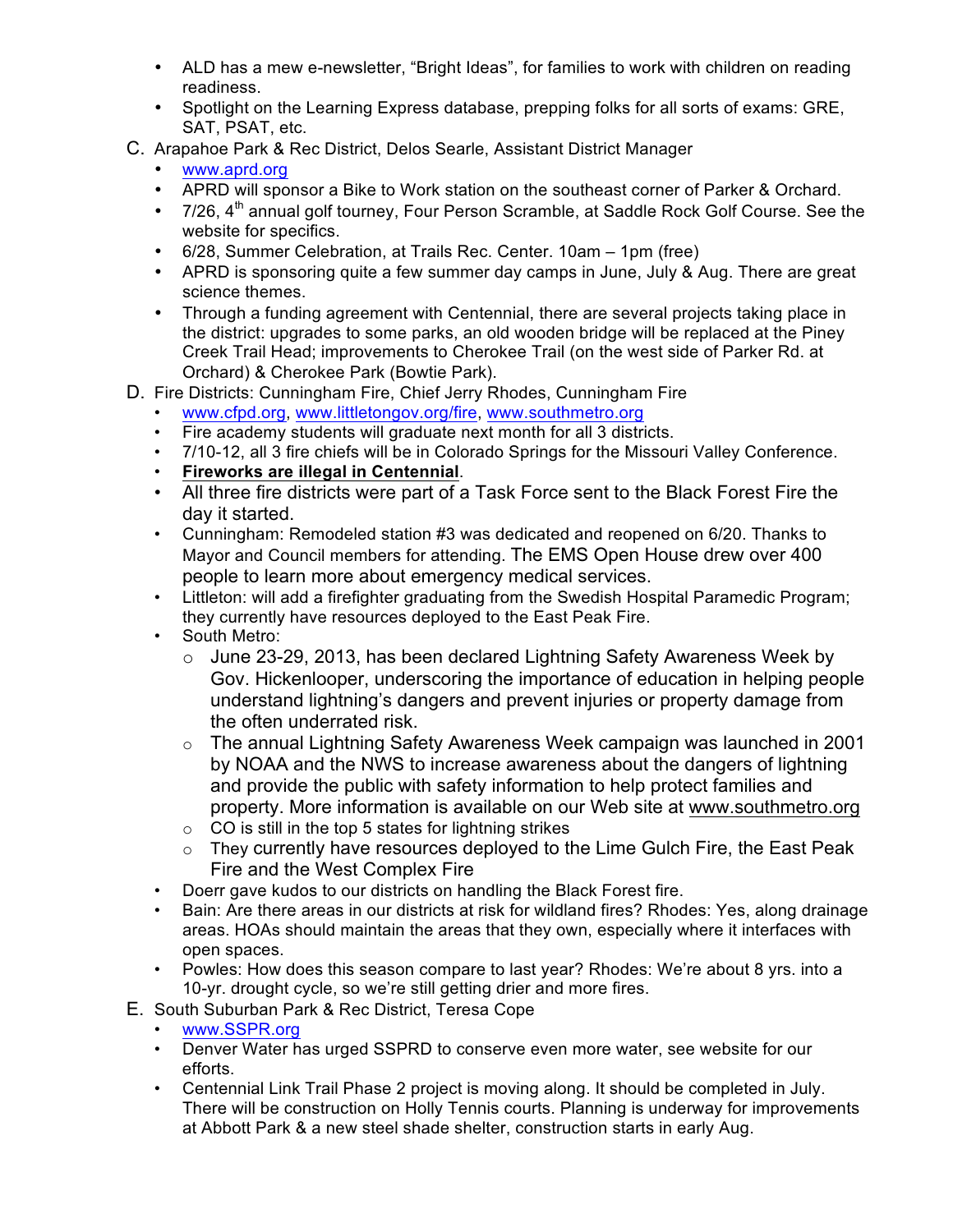- The free golf program for kids 17 and under, Sat. & Sun. evenings, is rolling along well. See the website for specifics. We're seeing 500-600 kids each month.
- Cummins: Where is Abbott Park? Hamilton: It's west of University, between County Line & Dry Creek Rds.
- Cope brought copies of the SSPRD 2012 Annual Report.
- III. City of Centennial, www.centennialcolorado.com
	- A. Open Space
		- Mark Gotto, Open Space Advisory Board member
			- $\circ$  Our funding comes from: revenue from ArapCo sales tax (.25%), about \$1.9M/yr.; Conservation Trust Fund (lottery), \$.5M/yr.; and grants that the City applies for (In the past 4 yrs. we've gotten \$2.4M.)
			- o The OSAB is a 7 member Board that prioritizes what should be funded and recommends to City Council. We visit sites and do public outreach to reach our recommendations.
			- $\circ$  The Neighborhood Park Improvement project: Council set aside \$400K for parks not covered by the big rec. districts: 3 parks in the Smoky Hill Metro District were upgraded, we partnered with Littleton Schools on some outdoor learning facilities at their schools in the City; we're working on Centennial Center Park; and the Lone Tree Creek Trail.
			- o Gotto brought a map showing where APRD & SSPRD received grants.
		- Jeff Brasel, City of Centennial, Deputy Director of Community Development for Long Range Planning, presented info on Potomac Park.
			- $\circ$  The City got a GOCO grant to plan what to do with the land but put the project on hold when we couldn't find a partner. Most of the requests were for sport fields. You can see what's happened so far at www.PlayCentennial.com. We'll rekick off the planning process in July to complete by Oct.
		- Whelan: Thanks for the grant on behalf of the Smoky Hill neighborhood.
	- B. City Council Report
		- Laura Hoeppner:
			- o She brought a flyer of upcoming events in the City.
			- $\circ$  The City is starting a 5-yr. program to change out the street name signs to ones that meet the federal standards for readability (1700 signs at 150-200 signs per week).
			- $\circ$  There will be parking lot improvements to Center Park in the new lot.
			- $\circ$  The City just completed a 6-month review of the ACSO and found that they are in substantial compliance with our contract. They provide us service at a lower cost than comparable cities.
			- $\circ$  The Snow Hero program was a worthwhile. Snow removal requests decreased by 75%. There were 128 nominees.
			- $\circ$  Hunter-Maurer: Will there be "no outlet" signs as well? Noon: No, this program is for the street names.
			- $\circ$  Powles: What happens to the old signs? Noon: That's being discussed.
		- Cathy Noon, Mayor:
			- $\circ$  See the Centennial Connection and our website for our annual reports.
			- o The Park parking lot will be completed 7/24.
			- o Maintenance of the City building & the Park has been awarded to CH2M-Hill.
			- $\circ$  The Eagle St. property will house our new Public Works facility. It's 6 acres and all snow plows will be there. We need to upgrade drainage & it will have a community room.
			- $\circ$  Renovation of the Council Chambers starts 7/16. They're adding a stationary dias & AV improvements.
			- $\circ$  Cummins: The 5<sup>th</sup> Anniversary of the passage of the Home Rule Charter was 10 June
			- o Noon: The City has collected over \$5M in sales tax audit money, from businesses not paying our sales tax to businesses paying the wrong municipality.
- IV. Arapahoe County Update: Commissioner Nancy Sharpe, District 2 (Arapahoe County)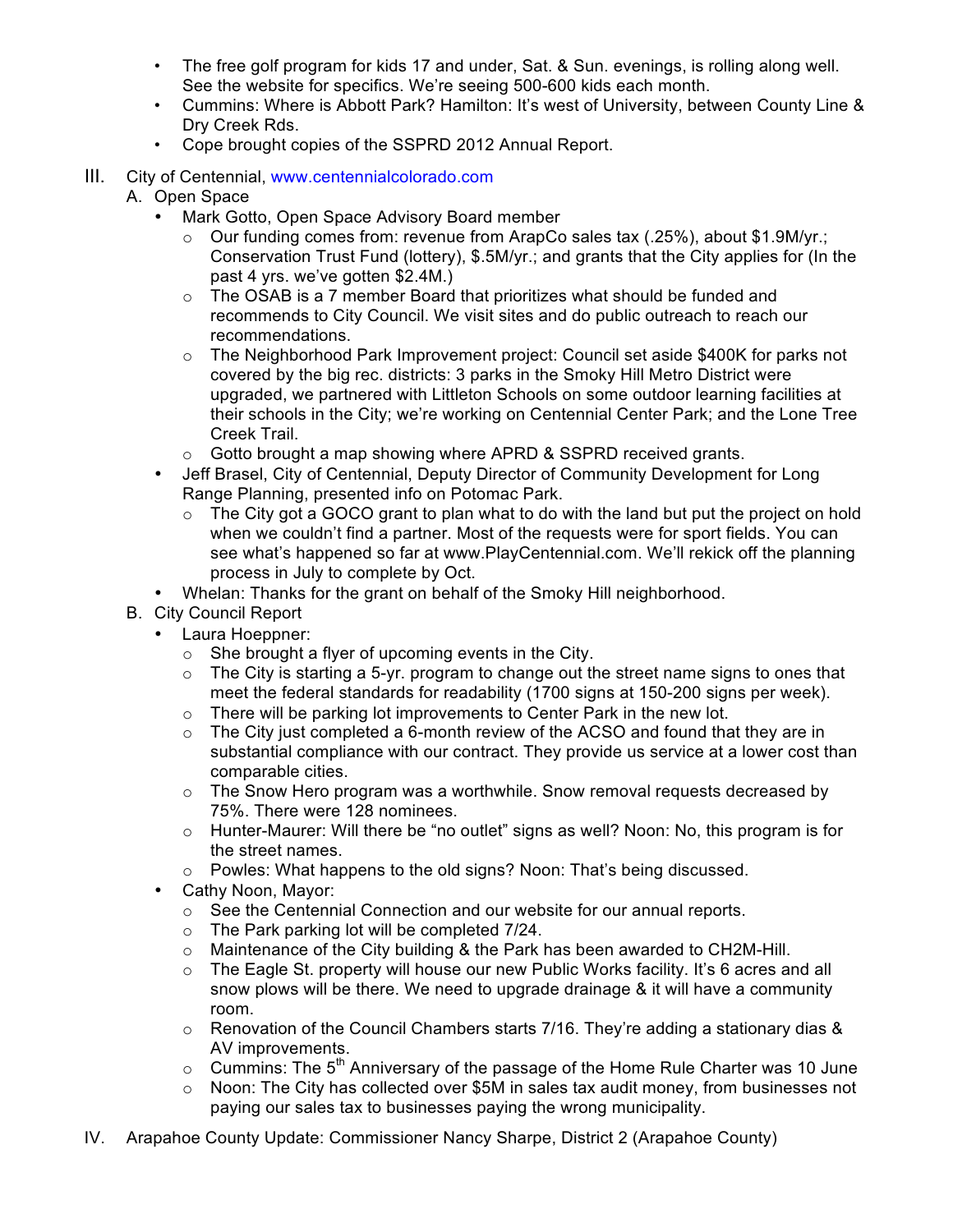- The County is redoing their website. It should be completed by end of year.
- We're starting the budget cycle for 2014. 2/3 of the County's revenue is propery tax. We're not expecting losses or increases but, we are expecting the next few years to be flat.
- There are new jobs coming into county: Kaiser is bringing 500 new jobs. There is continuing interest in business coming into the County.
- We've hired a Strategic Planning Manager.
- Sharpe served on the state's Elder Abuse Task Force. Financial exploitation of the elderly is growing.
- On Oil & Gas drilling in ArapCo: concerns with fracking are with horizontal drilling. Conoco Phillips is the largest operator in ArapCo. The County has issued an MOU: if companies follow all tenets of it, they get their permit to drill. Most drilling is being done in the eastern part of the County.
- On the Highline Canal Working Group: (The County provided \$3M in seed money for South Platte, Cherry Creek & Highline Canal Working Groups.) issues being covered are access, buying property, a feasibility study on whether they can put stormwater into the canal to keep the plants alive.
- On transportation: The County is working with the City on Waco -> Himalaya; C-470 improvements are still being finalized by the C-470 Coalition Policy Task Force.
- The ArapCo Fair is coming up, 7/24 -25 (free), through 7/28. There'll be a carnival, booths, rides, petting zoo, and much more. She left a flyer with more information.
- Doerr: Doesn't fracking mean groundwater pollution? Sharpe: This is extremely rare, they use 2 casings through the groundwater depth, and we require that if a citizen requests that their well be tested, the company will pay for it.

### V. CenCON Business

- A. President, Gerry Cummins
	- We're having a problem setting our field trip. Tagawa's requires that we be done by 6pm because of overtime issues, start at 4pm. The IKEA person has been on vacation. Watch for our emails!
- B. Secretary, Andrea Suhaka
	- We have a quorum tonight!
	- We had no quorum last month to approve the minutes, but a motion was made and seconded and tabled to this month, when we only need half of the quorum. The motion to accept the April minutes as emailed passed unanimously.
	- A motion was made, seconded and passed unanimously to accept the May minutes as emailed. (Doerr/Green)
- C. First Vice President/Membership, Andrea Suhaka
	- Several members have still not paid their dues for the 2013-14 year. They were due 1 March. Suhaka is contacting them.
- D. Treasurer, C.J. Whelan

| * Previous Checking Account Balance (from May '13) \$932.74   |            |
|---------------------------------------------------------------|------------|
| Deposits: Dues $-5/29$ deposit <sup>1</sup>                   | 120.00     |
| Dues - $6/21$ deposit <sup>2</sup>                            | 30.00      |
| <b>Expenses: Gerry Cummins</b>                                | (\$251.41) |
| Reimbursement:                                                |            |
| PowWeb Renewal (\$241.41, website hosting)                    |            |
| Secretary of State (annual renewal, \$10) (check # 1219)      |            |
| * Current Balance                                             | \$828.33   |
| * Previous Savings Account Balance (from May '13) \$ 2,419.40 |            |
| Income: < none>                                               | 0.00       |
| * Current Balance                                             | \$2,419.40 |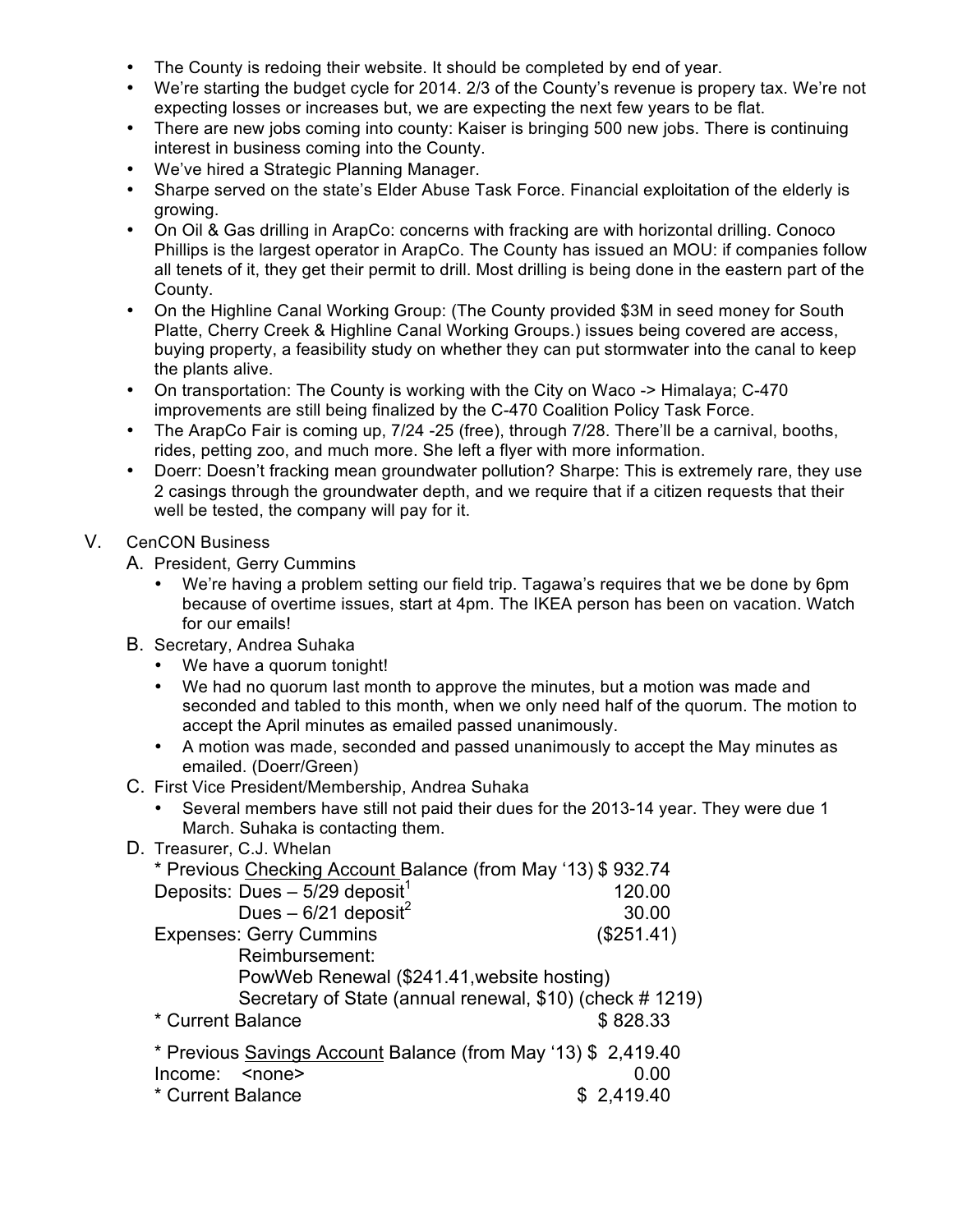- Note: The two above accounts are located at First National Bank, 7777 E. Arapahoe Rd
- Dues<sup>1</sup>: Bella Vista, Highlands at Piney Creek, Piney Creek, Willow Creek#2
- Dues<sup>2</sup>: Southwind
- VI. 2<sup>nd</sup> Vice President/Plans, Ed Bain
	- A. Cases
		- SEMSWA Admin. & Maintenance Building, Arapahoe County, Jordan & E. Hinsdale, Location & Extend Application: Admin. Bldg. is 16,447 sq. ft. Maintenance is 7922 sq. ft. Elements include: one story bldg. with masonry brick & metal panels, energy efficient, xeriscape landscape, detention pond & a future water quality treatment demonstration facility, on approx. 12.4 acres
		- Sign Design Program, Centennial: Illuminated Message Center on Civic Center Property, NW corner of Arapahoe Rd & Vaughn, to promote City events
		- St. Mark's Coptic Church, NW corner of S. Revere Pky. & E. Easter: Rezone to BP (Business Park – which would allow a day care & to exceed the 30' height). Phased construction of 3 structures: Event Center (4000 sq.ft.), House of Worship (15,000 sq. ft.), and Activity/Day Care Center (8,000 sq. ft.)
	- B. Community Meetings
		- Re-zone property on SW corner of Arapahoe & Jordan from MU-PUD to BP (property near Centennial Hospital).
- VII. Adjourn: Cummins adjourned the meeting at 8:50 pm.

Minutes respectfully submitted by Andrea Suhaka.

Please inform Andrea Suhaka at 303-770-0058 or standy@ecentral.com of changes in your CenCON Representative or Association President/Chair.

### **Next Scheduled Meeting will be our FIELD TRIP – 22 JULY 2013**